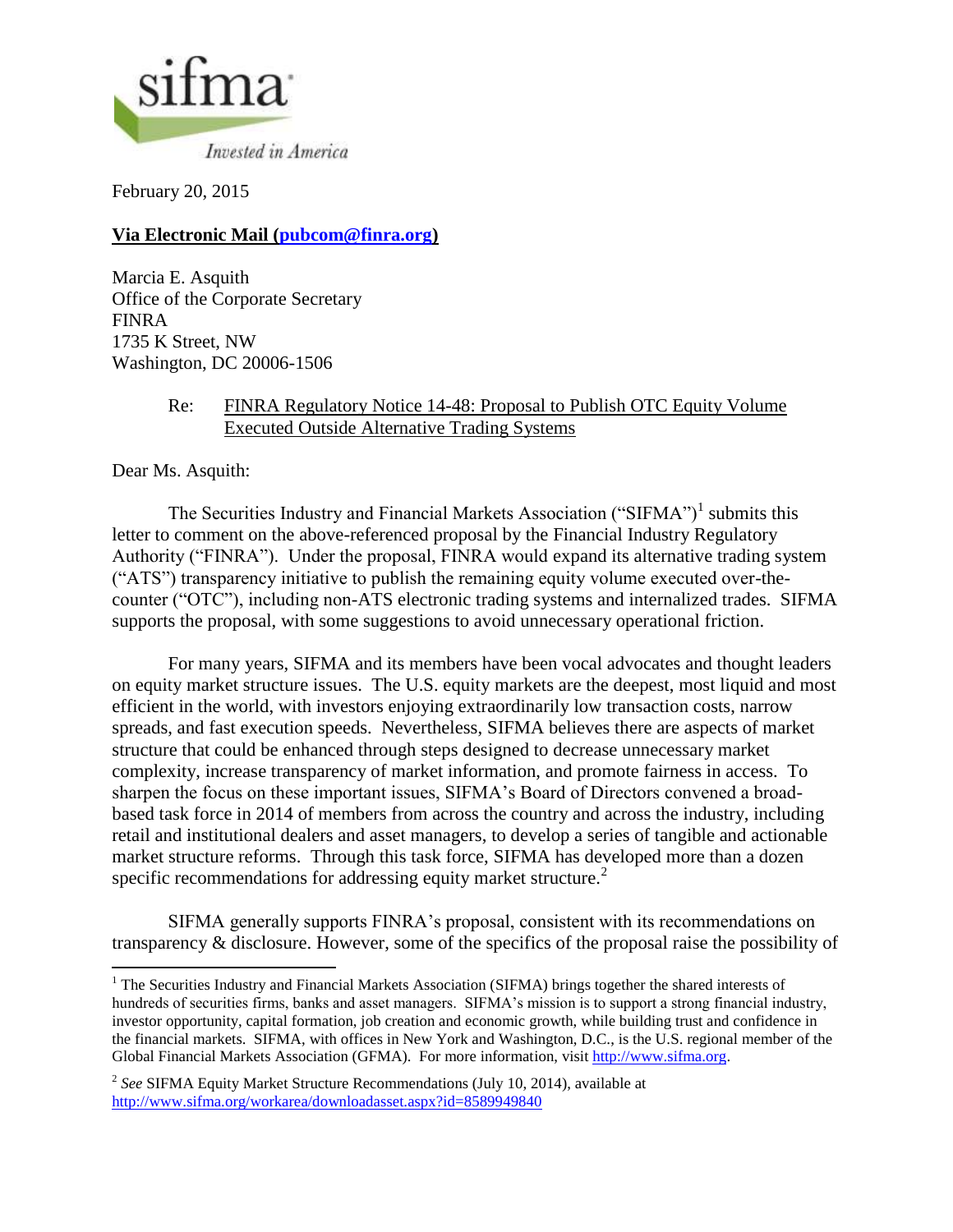Marcia E. Asquith, Financial Industry Regulatory Authority SIFMA Comment Letter on FINRA Regulatory Notice 14-48 February 20, 2015 Page 2

operational concerns that FINRA should address before this initiative is filed with the Securities and Exchange Commission ("SEC") as a proposed rule change. Specifically, our comments fall into three areas: (1) the potential for information leakage; (2) FINRA's fee to access Alternative Trading System (ATS) / Over-The-Counter (OTC) volume information; and (3) the need to sunset the current ATS reporting requirement under FINRA Rule 4552.

### *Information Leakage and Scope of OTC Information*

Under the proposal, FINRA would publish OTC volume data in the same format and on the same schedule that it uses for ATS volume data, which is to publish weekly aggregated information, on either a two or four week delayed basis depending on the security type.<sup>3</sup> We are concerned that the two-week publication timeframe may result in unintended information leakage. In particular, the current proposal would include disclosure of large institutional trades done OTC, which could enable reverse engineering of those trades if they are published within two weeks. For the OTC volume disclosure, we believe the volume information should be aggregated on a monthly rather than weekly basis, and made available to the public and industry participants following a four-week delayed basis, as currently provided under FINRA Rule  $4552(b)(2).<sup>4</sup>$ 

### *FINRA Fee to Access ATS/OTC Volume Information*

SIFMA has previously expressed opposition to FINRA's fee structure for access to ATS Volume information, and that opposition applies equally for this proposal. In the proposal, FINRA notes that, "[f]or fee purposes, [the OTC volume] data may be combined with the ATS data that is currently available and for which subscribers are charged under Rule 4553." SIFMA continues to oppose FINRA charging a fee to access the data and the fact that only a limited scope of information is available for free on the FINRA website.<sup>5</sup> As we have noted before, nonprofessional, non-subscriber users have access only to four weeks of ATS volume data, and only in a viewable, non-downloadable format. Any person who wants access to more extensive information, or to any downloadable information, whether professional or non-professional, must pay at least \$12,000 for an annual subscription for that data. Moreover, professional users are not permitted even to access the limited website information unless they also are subscribers.

FINRA's fee structure for access to this information calls into question how the benefits of market transparency are furthered by providing members of the public with only a limited snapshot of ATS Data unless they pay a significant fee to FINRA. FINRA should make available to the public all ATS and OTC volume data for free in a downloadable format. Such

 3 *See* FINRA Rule 4552(b).

<sup>&</sup>lt;sup>4</sup> In this regard, we note that order execution reports published pursuant to SEC Rule 605 provide standardized, monthly reports of statistical information concerning order executions, and such reports are made available within one month after the end of the month addressed in the report.

<sup>&</sup>lt;sup>5</sup> See e.g. Letter from Theodore R. Lazo, Managing Direct and Associate General Counsel, SIFMA to Securities and Exchange Commission dated May 29, 2014.